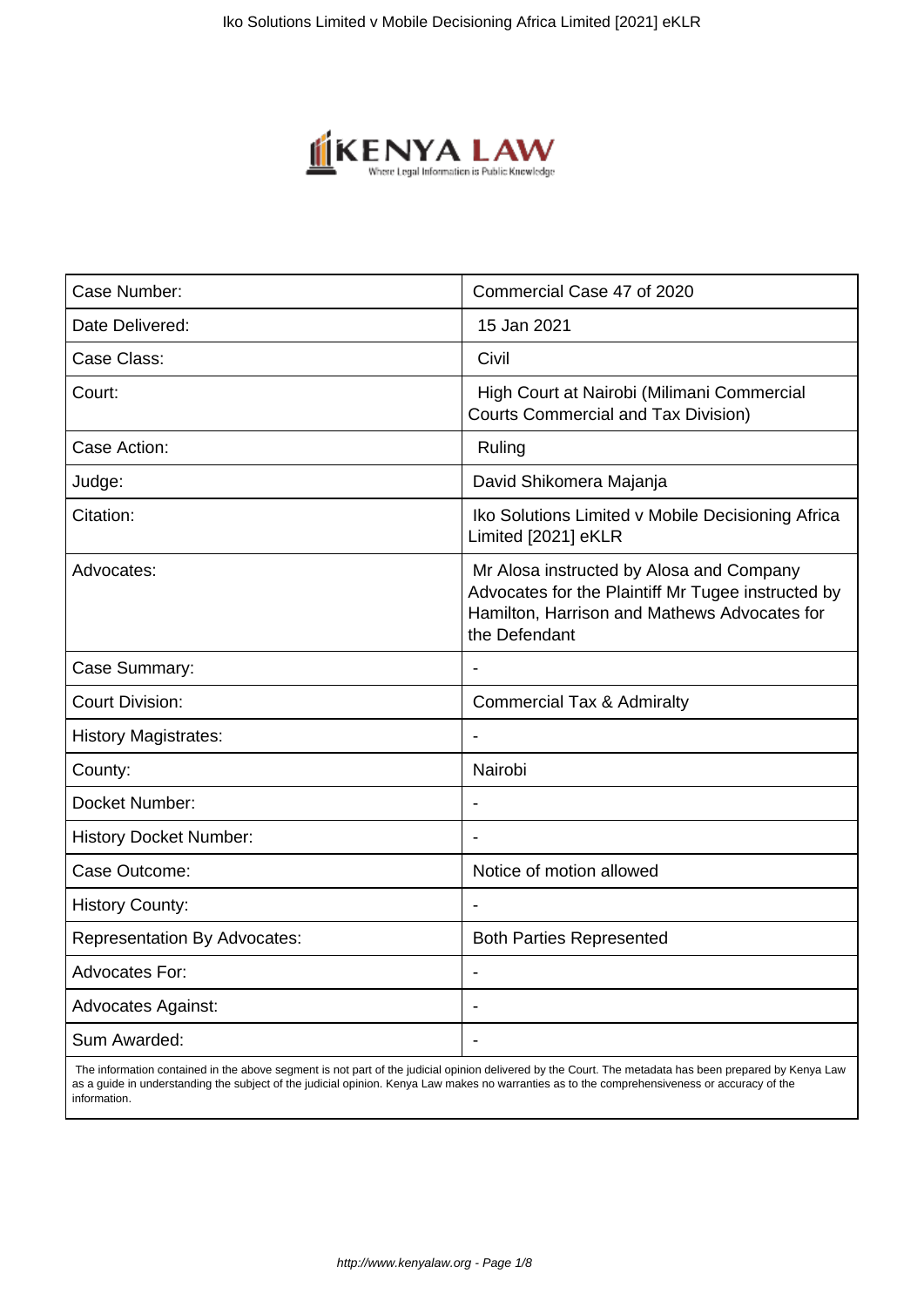### **IN THE HIGH COURT OF KENYA AT NAIROBI**

### **MILIMANI LAW COURTS**

### **COMMERCIAL AND TAX DIVISION**

# **CORAM: D. S. MAJANJA J.**

## **COMM. CASE NO. 47 OF 2020**

#### **BETWEEN**

**IKO SOLUTIONS LIMITED..............................................................................................PLAINTIFF**

**AND**

## **MOBILE DECISIONING AFRICA LIMITED........................................... DEFENDANT**

#### **RULING**

#### **The Application**

1. The Plaintiff's claim against the Defendant is for copyright infringement and breach of contract.

2. The Defendant is a company incorporated in Kenya. It is also part of a group of companies known as MODE trading across Africa and the Middle East. It finances the provisions of airtime to the customers of various telecommunications companies in those countries. It gets paid by the telecommunications companies once their customers pay for the airtime.

3. In order to ascertain what is to be paid by the telecommunications companies, the Defendant and the telecommunications companies have systems that record the lending and recovery transactions. The data in their systems is compared and verified and payment made by the telecommunications companies. In 2018, the Defendant realized that in some instances, its internal records did not tally with the telecommunications companies' records. In order to resolve this problem, it engaged the Plaintiff to provide consultancy services and to assist it develop a verification and reconciliation tool which came to be known as the *Cubes Solution* software.

4. The relationship between the parties collapsed and the Defendant terminated the agreement and disconnected the Plaintiff from the Virtual Private Network (VPN) access to the servers thus terminating its ability to provide the service and disabling its capacity to disconnect the tool from being used by the Defendant thus precipitating this suit.

5. At the heart of this dispute is the ownership of the intellectual property in the *Cubes Solution* software. Both parties agree that a draft Consultancy Services Agreement ("the Draft Agreement") was prepared but never executed by the parties.

#### **The Application**

6. The Plaintiff filed a Notice of Motion dated  $26<sup>th</sup>$  June 2020 seeking the following the following reliefs against the Defendant:

*i. Spent* 

*ii. Spent*

*iii. THAT pending hearing and determination of the instant suit, a temporary injunction and/or order of prohibition does issue against the Defendant, its affiliate companies, employees, officers, servants and/or agents, from utilizing, applying, running, or in*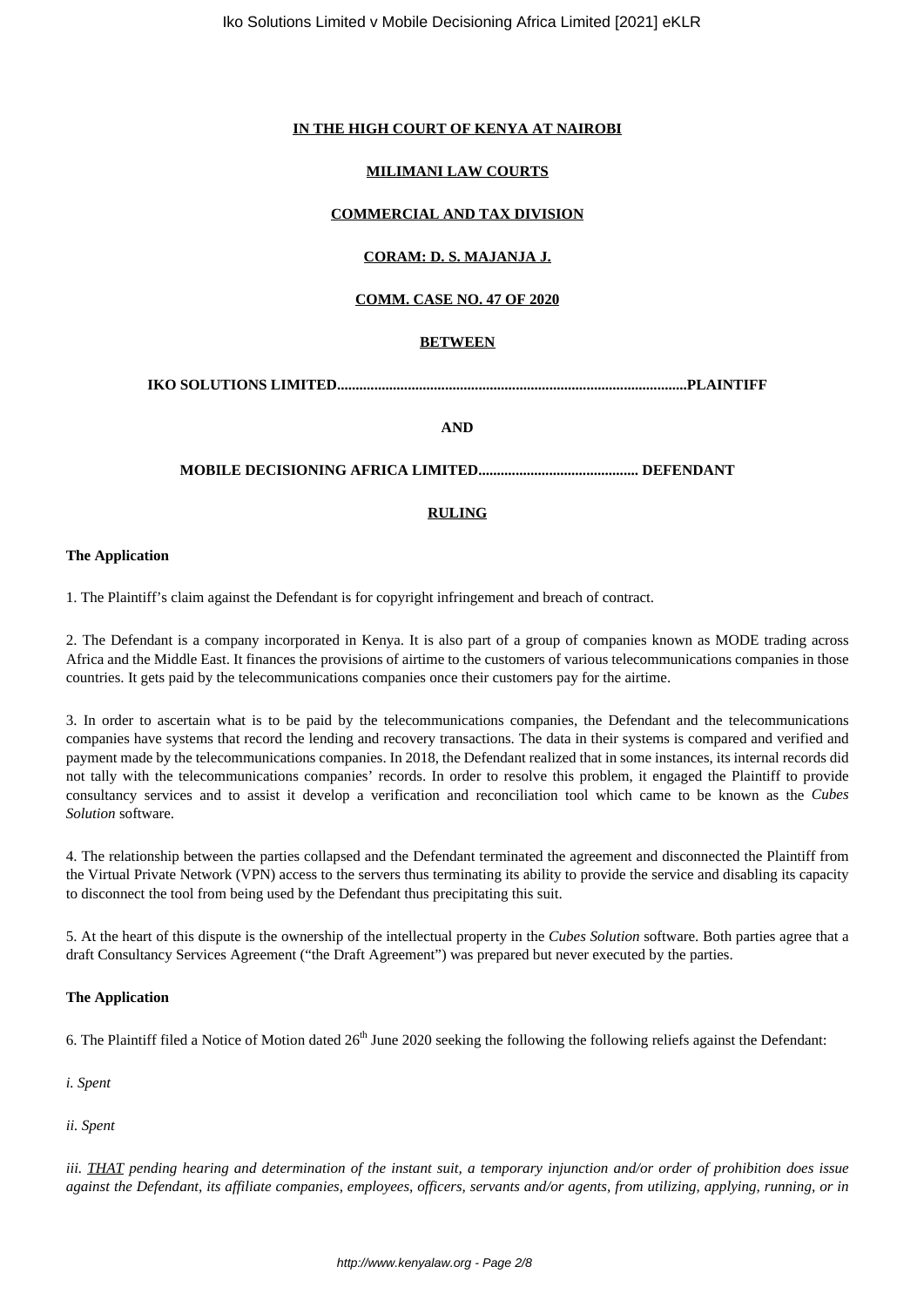*any other way, benefitting from, or otherwise reverse engineer the Cubes Solutions software deployed by the Plaintiff and hosted in the Defendant's 20 servers.*

*iv. THAT pending the hearing and determination of the Application interpartes, an order be issued directing the Defendant to grant the Plaintiff virtual private network (VPN) access to all its servers, for purposes of uninstalling or disabling the Cubes Solutions software deployed by the Plaintiff.*

*v. THAT this Honourable Tribunal be pleased to issue any other order that it may deem just, expedient and in the interests of justice.*

7. The application is supported the affidavits sworn by its Managing Director and Head Technology Director, Charles Waweru Mutuga. It is opposed by the Defendant through Grounds of opposition dated  $14<sup>th</sup>$  July 2020 and the affidavit of Paul Weber, its General Manager, sworn on 29<sup>th</sup> July 2020. The parties filed written submissions which were supplemented by brief oral highlights by their advocates.

### **Plaintiff's Case**

8. The Plaintiff states that in June 2018, the Defendant contracted it to provide a redesign of its systems and provide Data Reconciliation and Reporting services, which were to be rolled out in all the Defendant's operations/markets. At the time, the Defendant had 35 live operations in various countries across Africa and Middle East where it provided mobile based digital lending services to numerous mobile network operators. The Plaintiff proceeded to gradually deploy and install the *Cubes Solution* in the Defendant's servers based in 21 markets; Chad, Oman, Ivory Coast, Uganda, Liberia, Niger, Indonesia, Kenya, South Africa, Ghana, Congo Brazzaville, Cameroon, Rwanda, Seychelles, Swaziland, South Sudan, Kuwait, Guinea Bissau, Guinea Conakry, and Iran, Dubai.

9. Beyond the initial set up and deployment of the *Cubes Solution*, the Plaintiff was also providing monthly maintenance, support services and reporting services until March 2020 when the Defendant terminated the engagement. It asserts that they had agreed that deployment and installation of the *Cubes Solution* software was on a one off Deployment and Installation fee of USD 4,640/= per market and a monthly Support and Maintenance fee of USD 1160/= per market; with the Plaintiff running the software through the Defendant's servers and maintaining its own personnel to provide the services. The Plaintiff contended that the rights to own the intellectual property thereof would lie only with the Plaintiff.

10. In January 2020, the Defendant informed the Plaintiff that it was working on an internal tool/software that would address the data reconciliation and reporting, and that would prefer to disengage the services being offered by it. The Plaintiff complained that instead of working on its own tool/software, the Defendant started harassing its officers to provide the source code for the *Cubes Solution* software with the aim of reverse engineering it to suit their own purposes. When the Plaintiff raised objection, the Defendant withheld the outstanding payments and disconnected the Plaintiff from the VPN access to the servers. The Plaintiff states that in effect, the Defendant continues to benefit from the software without paying for it and giving it an opportunity to reverse engineer the software uninterrupted.

11. The Plaintiff further states that at the date of termination, the Defendant owed license fees in the form of monthly maintenance, support and reporting amounting to USD. 56,501.00 which continues to accumulate by USD 1 160/= per month from March 2020 as it is still using the *Cubes Solution* software to access monthly reports.

12. The Plaintiff also complains that it has been denied physical and virtual access to the Defendant's premises and servers, thereby ensuring that they cannot physically disconnect/delete the software from the servers, ultimately allowing the Defendant unfettered access and usage of the *Cubes Solution* software without permission and without the necessity of paying for it.

13. The Plaintiff contends that the continued infringement of its software by the Defendant has led to the loss of business and income, the irreversible loss of its rights to its intellectual property and a high chance of having its software illegally copied/replicated and distributed.

#### **Defendant's Case**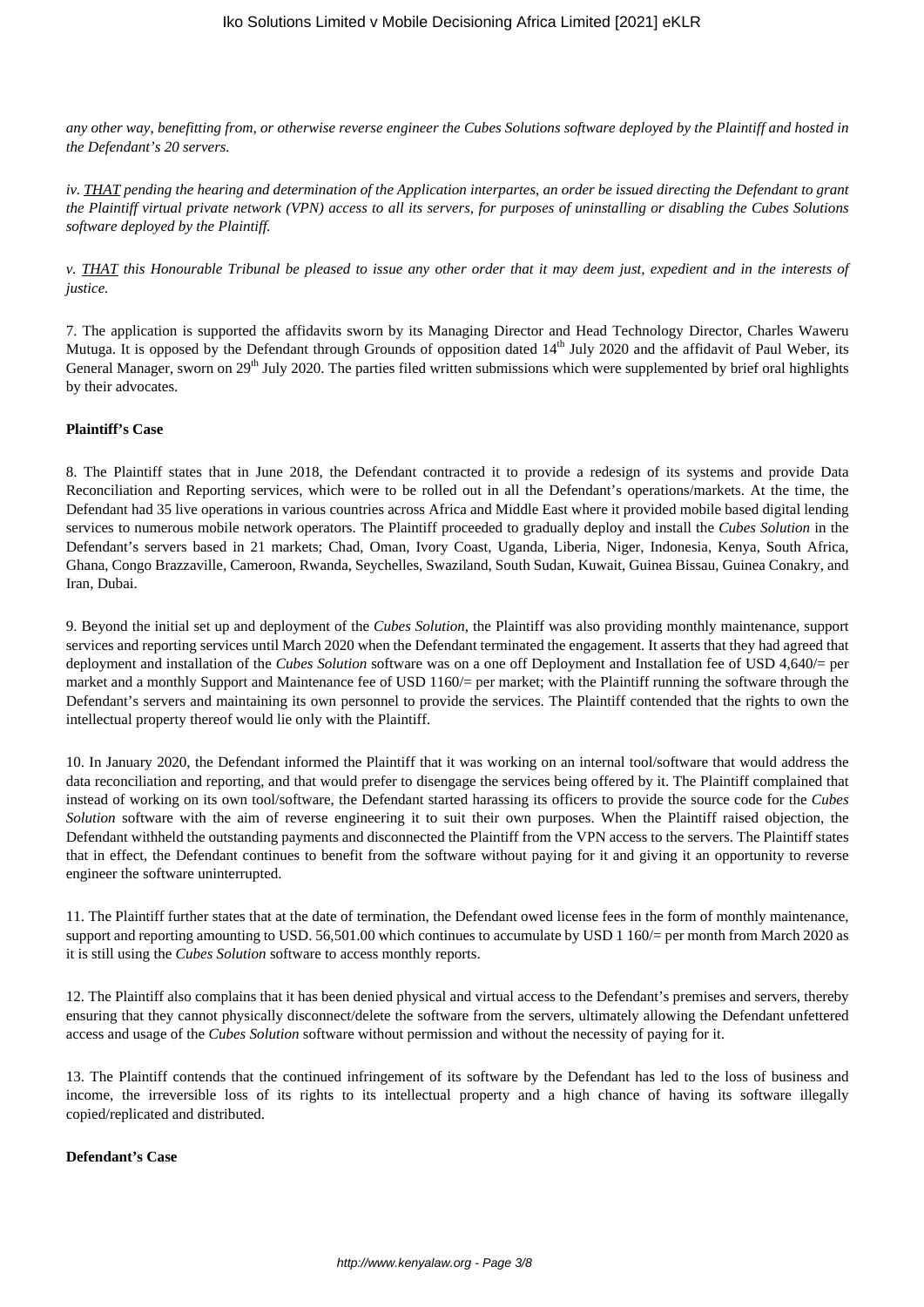14. The Defendant's case is that it engaged the Plaintiff to provide consultancy services in assisting it develop the *Cubes Solution* software. It further states the Draft Agreement reflected the parties' understanding which included Clause 12 dealing with intellectual property ownership. The Defendant relied on Clause 12.2 which states as follows;

*12.2 The Consultant acknowledges that all copyright, trademarks, patents and other Intellectual Property rights deriving from the Consultancy Services shall belong to Mode, including any documents, reports or other works prepared by the Consultant its staff and any substitutes and subcontractors. Accordingly, the Consultant shall (and shall procure that any relevant member of its staff and any substitutes and sub-contractors) execute all such documents and do all such acts at its own cost as Mode shall from time to time require in order to give effect to its rights pursuant to this clause.*

15. In light of the aforesaid clause, the Defendant contends that the intellectual property, including copyright, derived from the consultancy services belong to it. Moreover, it states that the Plaintiff was engaged to provide consultancy services as an independent contractor to meet the Defendant's need under the draft Agreement hence the *Cubes Solution* software and the intellectual property therein was always intended to be owned by it upon development. The Defendant contends that the Draft Agreement was for the development of the *Cubes Solution* software, among other services and that it engaged the Plaintiff to help it develop a software to meet its own needs. It further refers to Clause 4.2 of the Draft Agreement, the Plaintiff was required to ensure that suitably experienced staff are available to be trained on the maintenance of the system after installation and deployment. It points out that it was therefore the parties' intention that once the *Cubes Solution* software is developed for the Defendant, its staff, when ready, would take full control of the software and the Plaintiff would no longer be required to provide maintenance services. In addition, it states that the *Cubes Solution* software contains its information including customer data hence it could not have intended that the Software or intellectual property therein would be owned by it.

16. The Defendant submits that the Plaintiff has not established any basis for the court to stop it from using the *Cubes Solution* software which belongs to it. Further that it has not laid any basis for the court to grant the Plaintiff, VPN access to its servers to uninstall or disable the *Cubes Solution* software. It contends that its servers in which the *Cubes Solution* software is deployed, are in various jurisdictions and that the *Cubes Solution* software and servers contain the Defendant's customers' data, which is protected by the data protection laws of the various jurisdictions. It therefore submits that granting the Plaintiff VPN access at this stage would lead to breach of data protection laws in various jurisdictions thus exposing it to risk of enforcement action and other punishment from regulators as well as law suits from its customers. It adds that the Plaintiff may also interfere with this data as well as its operations if VPN access is granted as requested.

17. The Defendant also contends that the Plaintiff seeks an order against the its "affiliates". It argues that these affiliates are not in any way defined and are not parties to this suit and that the court cannot make an order against entities that are not defined and are not parties to the suit.

#### **Jurisdiction**

18. Before I deal with the substance of the application, I propose to dispose of the preliminary issue of jurisdiction raised by the Defendant. Indeed, the established principle well enunciated by Nyarangi JA., in *Owners of the Motor Vessel "Lillian S" v Caltex Oil (Kenya) Ltd* **[1989] KLR 1**, *"Jurisdiction is everything. Without it, a court has no power to make one more step. Where a court has no jurisdiction, there would be no basis for a continuation of proceedings pending other evidence. A court of law downs tools in respect of the matter before it the moment it holds the opinion that it is without jurisdiction."* 

19. The Defendant argued that this court lacks jurisdiction to grant the orders sought by the Plaintiff to the extent that it seeks orders to protect its alleged intellectual property rights outside the jurisdiction of the Kenyan court. It submitted that intellectual property rights are territorial in nature and Kenyan courts do not have jurisdiction to enforce those rights in other jurisdictions.

20. The Defendant asserted that the court does not have jurisdiction to issue relief in the 20 countries which cannot issue injunctions to be executed in those countries and that it should not act in vain as it neither has the power nor capacity to enforce such orders in foreign jurisdictions.

21. In its submissions, the Plaintiff rebuffs the Defendant's arguments and contends that the court would not act in vain in issuing the orders. It states that the servers upon which the main deployment and management of all markets is undertaken are located at the Defendant's Kenyan offices, which serve as the company's worldwide headquarters. The subject matter is therefore squarely within this court's jurisdiction and any order for uninstallation of the software can be legally enforced in Kenya. It adds that uninstalling of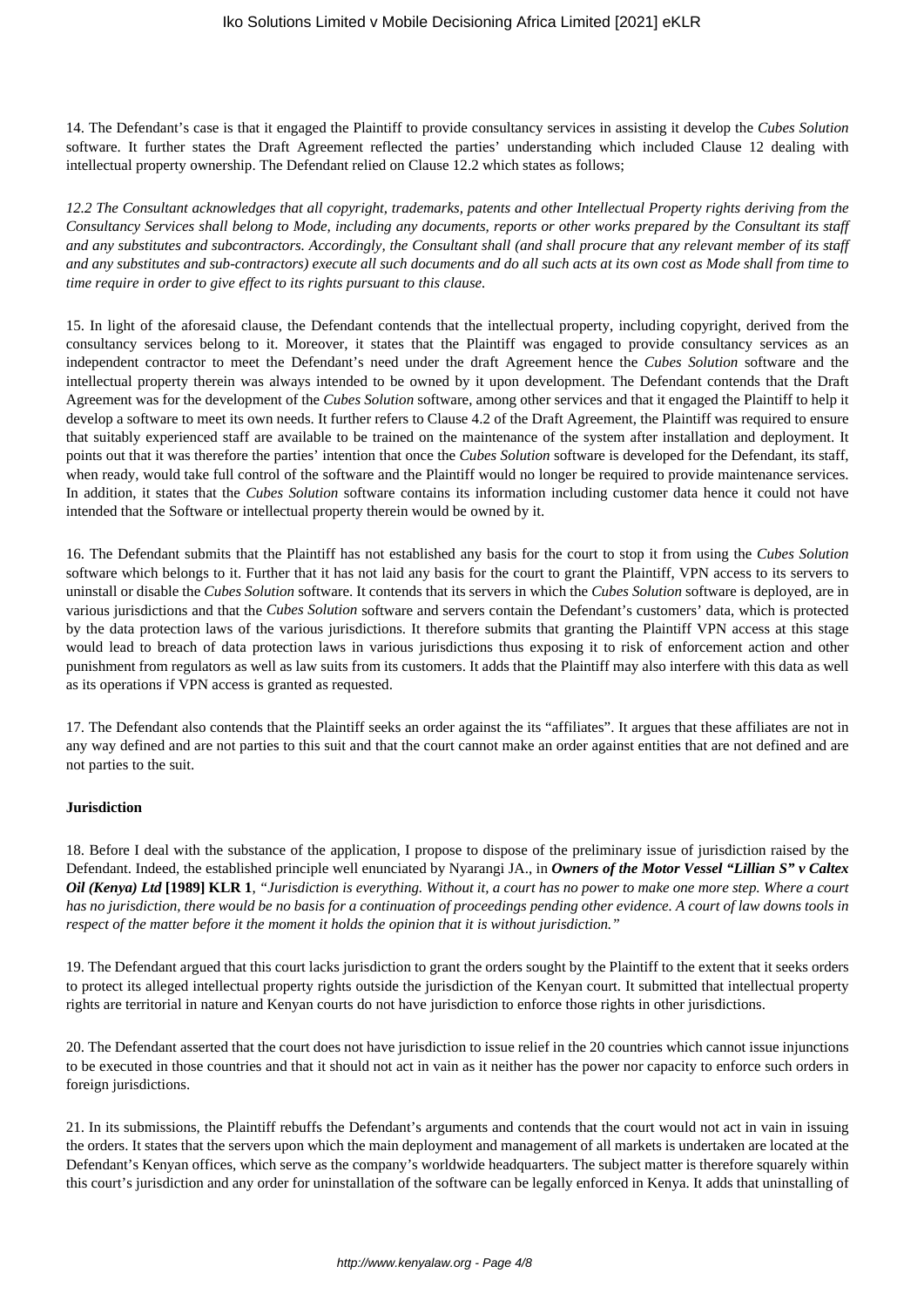the software from the Defendant's servers does not require physical action at all 21 markets as this can be undertaken remotely from the servers at the Kenyan headquarters, through the VPN access.

22. I do not hear the Defendant argue that the court lacks jurisdiction to hear the substance of the suit. As a matter of fact, and assuming that the Draft Agreement is applicable to the relationship between the parties, the parties intended that despite the contract being performed in various jurisdictions, the Law of Kenya would be the governing law. Further, both parties are incorporated and have their principal offices in Kenya and a substantial part of the agreement, as evidenced by the parties exchange of correspondence, was performed in Kenya.

23. What is in issue is whether the court has jurisdiction to issue an injunction. An injunction is an equitable remedy and it is well settled that an injunction is a remedy *in personam*. This means as long as the person is within the court's jurisdiction, the court can compel the person to do a thing or restrain that person from doing something (*Penn v Lord Baltimore* **27 ER 1132** and *Orr Ewing and Others v Orr Ewing's Trustees* **[1883] UKHL 911)**. In this case, the Defendant is within the court's jurisdiction and therefore subject to the court's orders. If it fails to obey such orders, it is liable for contempt and other enforcement action. This, of course, is a different issue from whether in fact the court will issue an injunction and it is to this issue I now turn.

#### **Whether the Court should grant an injunction**

24. In order to succeed in an application for an interlocutory injunction, the Plaintiff has to satisfy the conditions established in the case of *Giella v Cassman Brown* **[1973] EA 348** where the court held that a plaintiff must demonstrate that it has a prima facie case with a probability of success, demonstrate irreparable injury which cannot be compensated by an award of damages if a temporary injunction is not granted, and if the court is in doubt show that the balance of convenience is in its favour. In *Nguruman Limited v Jan Bone Nielsen and 2 Others* **NRB CA Civil Appeal No. 77 of 2012 [2014] eKLR**, the Court of Appeal added that the three conditions are to be applied as separate, distinct and logical hurdles which an applicant is expected to surmount sequentially.

25. As to what constitutes a prima facie case, the Court of Appeal in *Mrao Ltd v First American Bank of Kenya Limited and 2 Others* **[2003] eKLR** explained that it is, *"a case in which on the material presented to the Court, a tribunal properly directing itself will conclude that there exists a right which has apparently been infringed by the opposite party to call for an explanation or rebuttal from the latter."* The Plaintiff contends that it has a prima facie case on the basis that it is the owner of the *Cubes Solution* software.

26. As I pointed out earlier, the parties did not enter into a formal agreement. There was a Draft Agreement which dealt with the issues of intellectual property at Clause 12 as follows:

*12. 1 Any Intellectual Property Rights of the Consultant which are in existence at the date of this Contract and which are comprised in or necessary for or arising from the performance of the Consultancy Services owned by the Consultant shall remain in the ownership of the Consultant.*

*12.2 The Consultant acknowledges that all copyright, trademarks, patents and other Intellectual Property rights deriving from the Consultancy Services shall belong to Mode, including any documents, reports or other works prepared by the Consultant its staff and any substitutes and subcontractors. Accordingly, the Consultant shall (and shall procure that any relevant member of its staff and any substitutes and sub-contractors) execute all such documents and do all such acts at its own cost as Mode shall from time to time require in order to give effect to its rights pursuant to this clause.*

26. The fact of intellectual property was also alluded to in the Mutual Confidentiality and Non-Disclosure Agreement entered into and executed by both parties. Paragraphs 5 and 6, which are germane, provide as follows;

*5. Confidential Information is and shall remain the sole property of the Discloser. Recipient acknowledges and agrees that nothing contained in this Agreement will be construed as granting any intellectual property rights to it.* 

*6. No party acquires any intellectual property rights under this agreement except the limited rights necessary to use the Confidential Information for the Purpose.* 

27. The Plaintiff argues that *Cubes Solution* software existed long before parties entered into the contract for provision of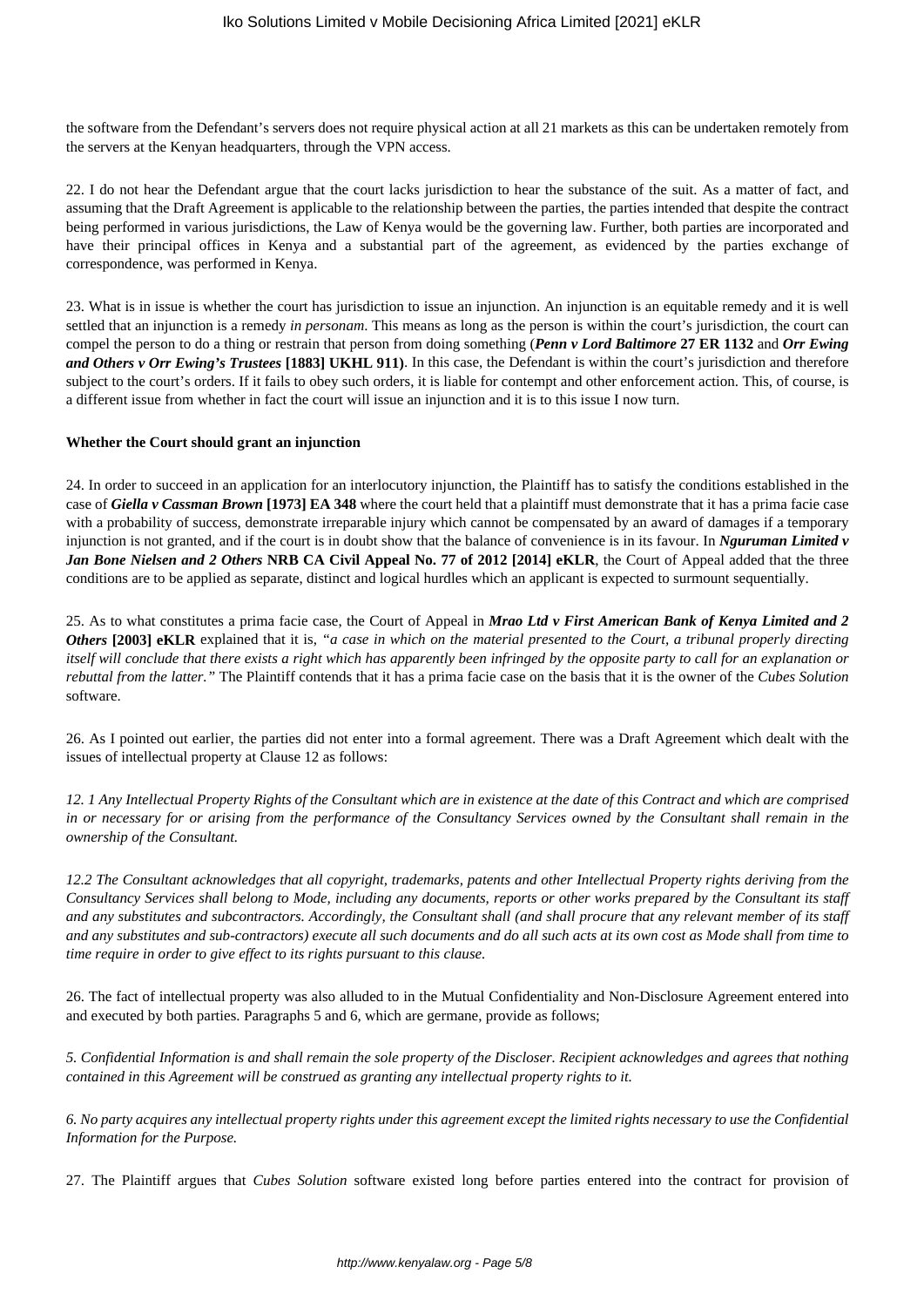consultancy services in 2018. That it was created by the Plaintiff and in accordance with **section 22(5)** of the *Copyright Act, 2001*

#### *Rights protected by copyright shall accrue to the author automatically on affixation of a work subject to copyright in a material form, and non-registration of any copyright work or absence of either formalities shall not bar any claim from the author.*

28. The Plaintiff asserts that it is common ground that the parties herein entered into an agreement for the deployment and management of the software on the Defendant's servers, which the Plaintiff was contracted to perform. That there is no dispute that the Plaintiff developed the software and was paid, albeit not fully, license fees for the management of the software. Emails attached to the Plaintiff's Supporting and Further Affidavits show admission of debt on the part of the Defendant and which debt is not denied. What is also undisputed is that the arrangement/agreement between parties herein was terminated and that the Defendant, despite this termination, is still using the Plaintiff's software. That no consent for such use has been provided, which automatically raises the issue of infringement by the Defendant. Purely on this ground, the existence of a prima facie case with probability of success is automatically established*.*

29. It points out that the only issue raised by the Defendant, albeit late in the day, is the argument that the software actually belongs to the latter since it was developed during the period that the Plaintiff was hired by the Defendant. It is contended that the argument is a non-starter since no contract was executed for development of a software by the Plaintiff since it was only contracted to deploy and manage the software in various markets. That in the absence of tangible proof backing up the Defendant's averments, that the allegations are baseless.

30. The Defendant on the other hand argues that it is the owner of the intellectual property based on the terms of Clause 12.2 of the Draft Agreement. It argues that the Plaintiff was but a consultant called in to assist it and all the intellectual property derived from performance of the consultancy belongs to it.

31. I am aware that at this stage the court is not required to make conclusive findings of fact particularly where the terms of the parties' engagement were not captured in a single document but in series of transactions, activities and correspondence which need to be reconciled in order to ascertain the parties' intent. It is clear that though, from the Draft Agreement and the Non-disclosure and Confidentiality Agreement, that both sides acknowledged the existence of intellectual property before and after engagement.

32. What is decisive for this determination, in my view, is the intent of the Defendant in engaging in the Plaintiff. This intention is crystallized in the Memorandum dated 16<sup>th</sup> July 2018 from the Defendant's Head of IT to the Defendant Group CEO and CFO regarding, *"Reconciliation Architecture Redesign and Deployment Plan for Mode Markets."* After setting out the nature the problem experienced by the Defendant, Mr Waweru, the Defendant's Head of IT, introduced the Plaintiff and stated as follows:

*IKO Solutions Ltd is pleased to offer this IT Service Proposal for your review and approval. The solution detailed in the proposal has been created with your needs in mind and we are confident you'll find that it offers great value to your organization.*

*IKO Solutions Ltd has managed IT Services are designed to support upcoming companies by offering fully managed technology solutions at affordable cost. Our approach is to implement a lean, scalable solution with a proactive approach to problem solving that keeps your system operating at peak performance at >99% rate.*

*The Solution includes 24/7 offsite support. A member of our team will be available anytime 7 days a week to accept and address inbound support issues.* [Emphasis mine]

33. The Memorandum was signed off by the Defendant's management and formed the basis of the Plaintiff's engagement. Though the parties intended to execute a formal agreement, this did not come to be. What is clear though from the internal memorandum is that the Defendant intended to purchase a solution created by the Plaintiff with the Defendant's business in mind. The Memorandum also acknowledges that the Plaintiff created a solution to meet the Defendant's requirements. Although the Defendant relies on Draft Agreement, I think its own Memorandum clarifies its intention in respect of the relationship it was entering into with the Plaintiff.

34. The position I have taken, is further fortified by an email dated, 13<sup>th</sup> February 2020, in which Charles Waweru on behalf of the Plaintiff re-emphasized its position to the Plaintiff and expressed its concern that the Defendant was developing its own software, in part, as follows;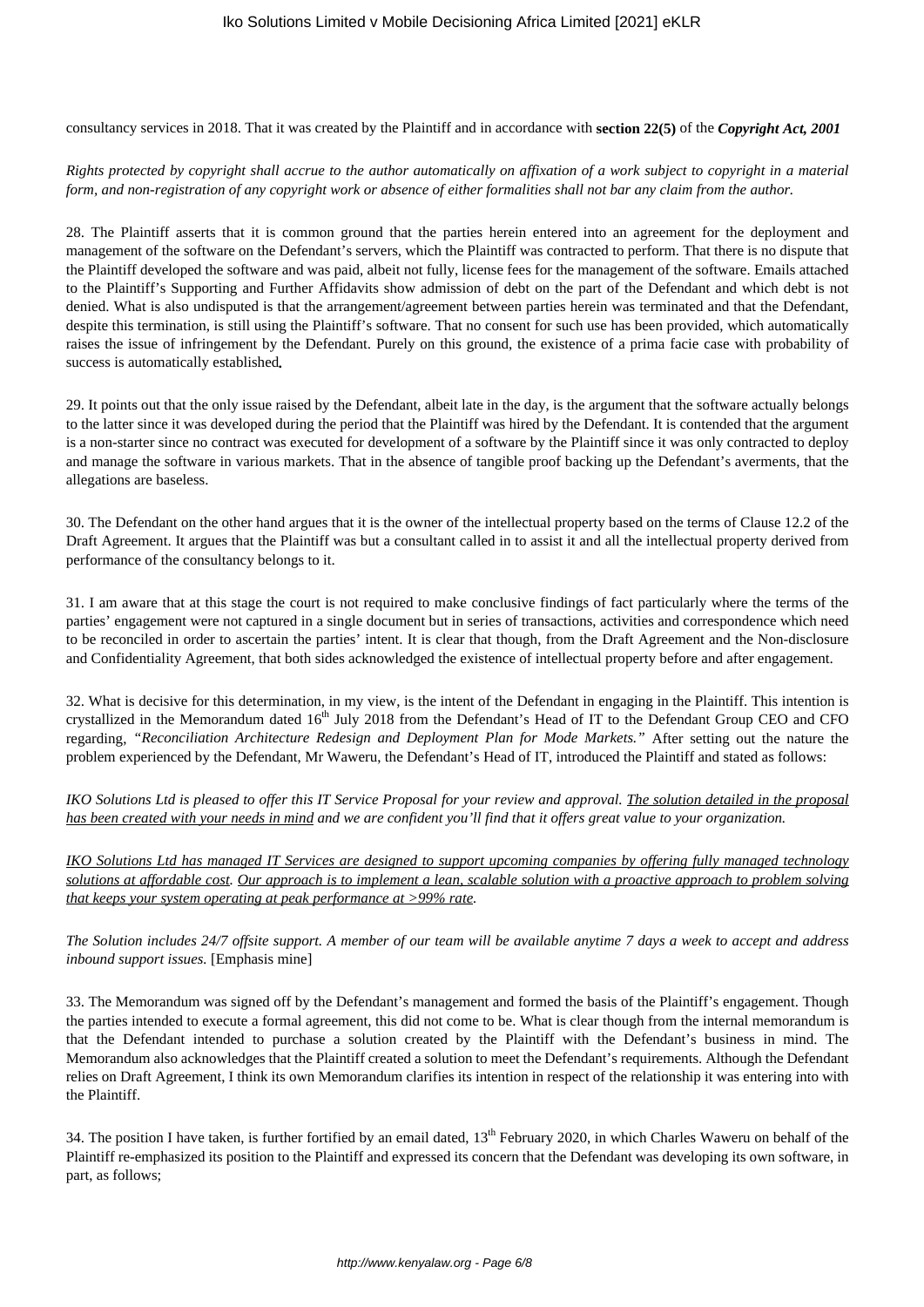*In 2018 MODE engaged Iko Solutions Ltd to provide recon solution and monthly support services. During this period MODE was experiencing Recon Issues in it's market. Iko Solutions deployed its Cubes Solutions and has been providing Recon sevices to MODE now DTOne ever since. In the engagement MODE was to provide the Hardware required and Iko Solution to provide the Recon Software to tackle the issue. The issues in the market have been tackled and sanity restored in the markets.* 

*----------------------*

*I would like to register my official concern in regards to this approach taken in developing a new RA tool. If DTOne is working on a new Recon Solution we are glad to assist but not to the level where we are being forced to give our source code without our consent. Ethically speaking you do not take what belongs to someone else by force and present it as your own and especially now that you are planning to replace cubes recon solution. I therefore would like your intervention in this matter before it escalates out of hand.*

*Note that we have not refused to assist but the approach being used is of concern*

35. In the response to the Plaintiff's assertion, the Defendant, in subsequent emails, did not at any time assert that it was entitled to the *Cubes Solution* software although it now asserts that it is entitled to copyright based on the Draft Agreement. The fact that the Defendant was in the process of developing its own software is a tacit admission that the *Cubes Solution* software belongs to the Plaintiff. On the basis of the material place before me, I find and hold that the Plaintiff has made out a prima facie case with a probability of success that it owns the *Cube Solutions* software.

36. Before I consider the other grounds for granting an interlocutory injunction, I note that the Plaintiff sought a mandatory injunction in prayer (iv) of the application. A reading of the prayer shows that it was intended to operate pending the hearing and determination of the application. I decline to issue the order since it is mandatory in nature and since the application is exhausted by delivery of this ruling, then the order cannot be granted as prayed. This therefore leaves prayer (iii) as the only one for consideration.

37. Having held that the Plaintiff has established a prima facie case with a probability of success, the next consideration is whether the Plaintiff will suffer irreparable harm which cannot be compensated by an award of damages. The Plaintiff submits that compensation by way of damages cannot be adequate reparations, as usage of the software without the Plaintiff's knowledge and consent may lead to third party liabilities being levelled against the Plaintiff. It further submits that the Defendant has been indebted to it for quite some time now and has been unable to pay hence its financial health is in doubt with the possibility of future damages not guaranteed as the company is currently unable to settle its admitted liabilities.

38. The Defendant submits that the Plaintiff has neither alleged nor demonstrated that if the injunctions sought are not granted then it would suffer loss that cannot be compensated by an award of damages. It submits that the Plaintiff has in the Plaint gone to great length to quantify the value of the *Cubes Solution* software and made monetary claims of USD 1160 per month for the usage of the *Cubes Solution* software by the Defendant. In its view therefore, the Plaintiff is capable of being fully compensated by an award of damages if it is successful in the suit.

39. There is clear correspondence between the parties that the Defendant owes the Plaintiff fees. The Plaintiff has claimed USD 264,770.00 which includes on account of monthly support fees which accrues from March 2020 and software support costs. The fact that the Plaintiff has claimed and quantified damages does not alone disentitle it to an injunction. The Plaintiff produced several emails from 2019 and 2020 which show that it demanded payment for services rendered. There is no evidence that this money has been paid to date. Further and having found, that the Plaintiff has established a prima facie case in respect of ownership of the software, it would be inequitable to allow the Defendant to continue benefiting from it without payment. Lastly and most important, the Plaintiff's case is that its software may be reverse engineered to the detriment of the Plaintiff.

40. The Defendant has argued that the injunction sought cannot be granted in the manner prayed for as it is directed to amorphous third parties. As I stated earlier, the Defendant is subject to the jurisdiction of this court. It is the one in possession of the *Cubes Solution* software. It is the one that must comply with any court order that may be issued by the court.

41. For the reasons I have set out above, I allow the Notice of Motion dated  $26<sup>th</sup>$  June 2020 on the following terms:

(a) *Pending hearing and determination of this suit or until further orders of this court, the Defendants whether by itself, employee or*